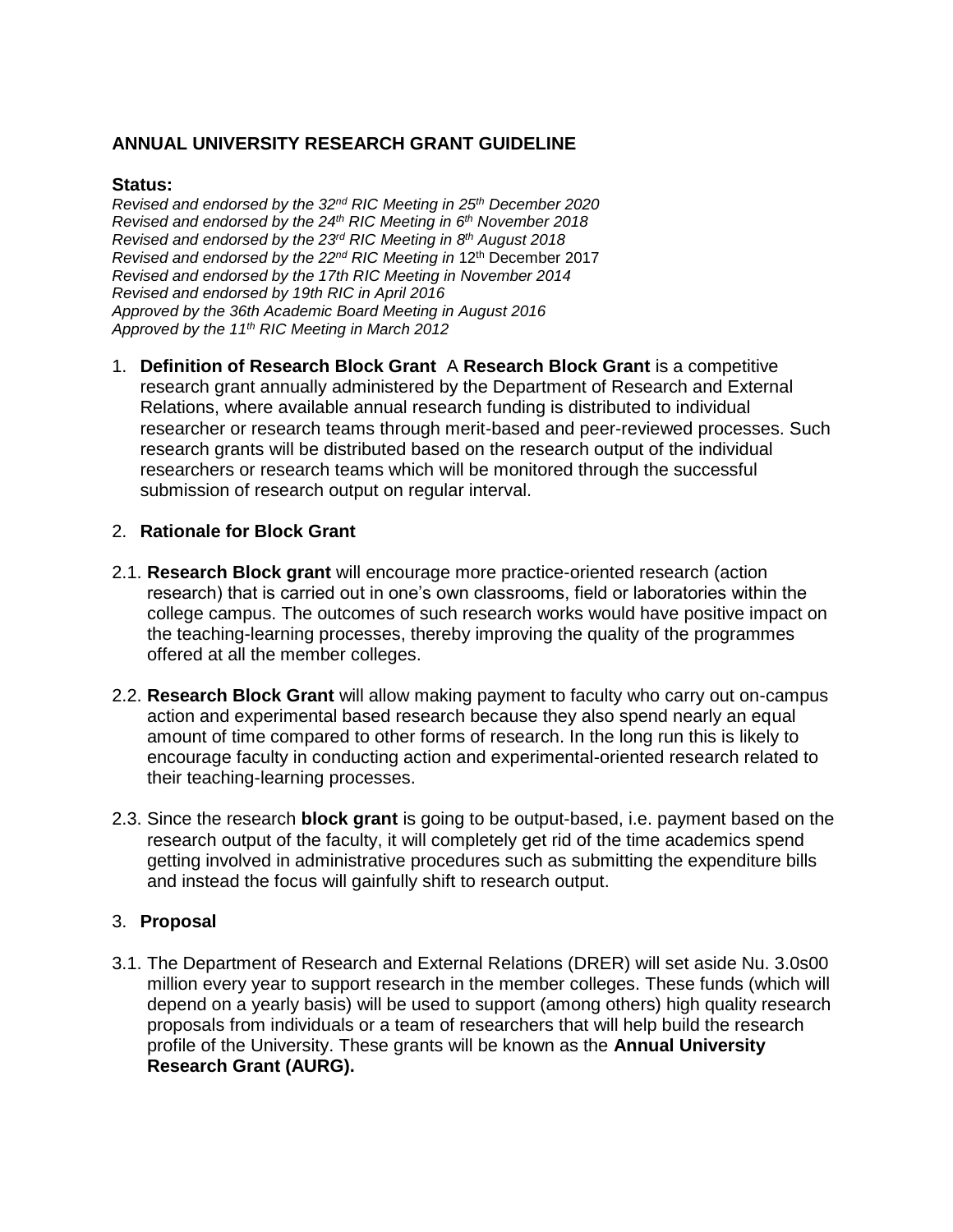- 3.2. In order to distribute these grants through a just and fair means, the University will categorize (with the help of each college) the entire faculty/research staff into three groups based on their individual research profile as of December each year. (Faculty/staff research profile will be up-dated at the end of every year). The three categories are:
	- 3.2.1. Category 1: Beginner Researcher (BR);
	- 3.2.2. Category 2: Mid-Career Researcher (MCR); and
	- 3.2.3. Category 3: Advanced Career Researcher (ACR).
- 3.3. *Beginner Researchers* (BR) are defined as faculty/staff without any research experience and have no publication record to date but have attended in-house research capacity building workshops.
- 3.4. *Mid-Career Researchers* (MCR) are defined as faculty/staff with Master/PhD/EdD qualification and should have two non-peer reviewed and one peer reviewed publication, and one seminar/conference proceedings.
- 3.5. *Advanced Career Researchers* (ACR) are defined as faculty/staff having more than 10 non- peer reviewed publication with one or two peer reviewed publication and/or minimum of 10 peer reviewed publications or must have led at least two research consultancies, or three seminar/conference proceedings.
- 3.6. All applications for the AURG will be considered on a competitive basis within their respective categories. Therefore, applicant/s from each category will compete within their respective category identified above.

# 4. **Objectives of the AURG**

- 4.1. To promote knowledge based society;
- 4.2. To promote the overall research culture amongst the member colleges of the RUB;
- 4.3. To promote the importance of research based teaching and learning culture;
- 4.4. To increase research productivity of the faculty/staff under each of the categories identified;
- 4.5. To support, on a competitive basis, high quality projects, aligned to the University's research priorities;

### 5. **Learning Teaching and Assessment**

 As of 2019, research grant focused on research related to learning teaching and assessment will been allocated. To apply for this grant the applications must fulfill the following:

- 5.1. Applicant's proposals should have Principal Investigator (PI) that fulfills MCR and/or ACR category of Research Block Grant in AURG
- 5.2. Preference will be given to group/team applicants of the research proposals themed on Learning Teaching and Assessment.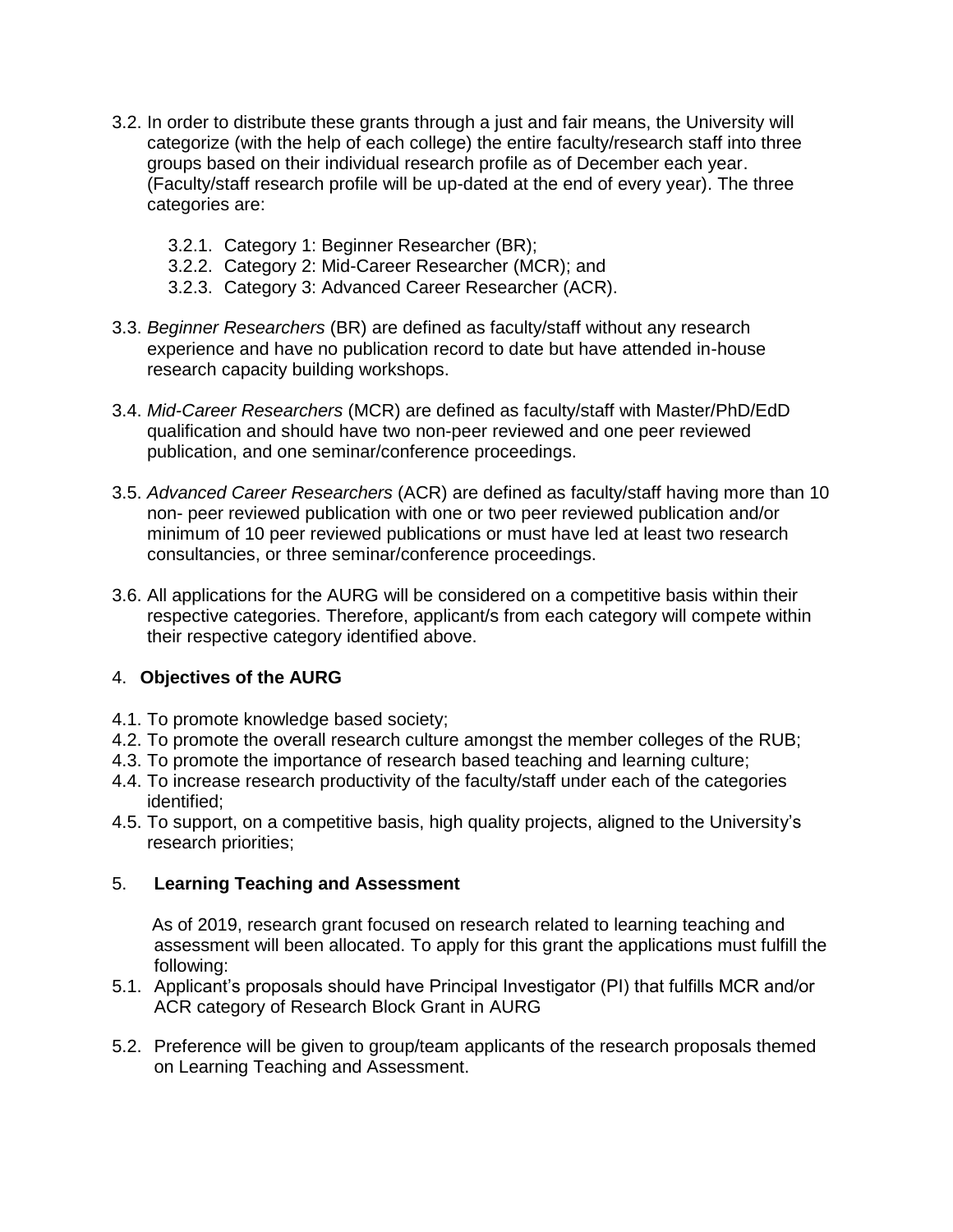5.3. Committee recommended respective college CRC to check the quality and standard of research proposal before submitting it to AURG

## 6. **Funding Allocations**

- 6.1. Funds will be allocated as follows:
	- 6.1.1. Up to Nu. 0.060 million for Category 1:Beginner Researcher (BR);
	- 6.1.2. Up to Nu. 0.080 million for Category 2:Mid-Career Researcher (MCR);
	- 6.1.3. Up to Nu. 0.150 million for Category 3:Advanced Career Researcher (ACR);
	- 6.1.4. Up to 2 research grants for Learning Teaching and Assessment (LTA).

Note- (The upper ceiling for each category has been fixed based on the total research budget currently available at DRER- 2.500 million. For college research grants, respective colleges could fix their own ceiling and the number of grants under each category)

- 6.2. The DRER, with 2.500 million funding support will provide an appropriate allocation of grants to support the AURG – support up to 15 BR grants, up to 8 MCR grants and at least 3 ACR grants and 2 LTA annually. In case if the number of grants allocated to a particular category is not fully utilized or if there isn't enough applicant from a particular category, the remaining grant/s could be allocated to the other categories.
- 6.3. A particular college may provide a matching fund from the college research fund in case if a project exceeds the AURG ceiling.
- 6.4. Total funding requested may not be awarded in full if the Review Committee is not satisfied with the proposed budget.
- 6.5. The approved funds for each research project will be released directly to the respective colleges and the colleges in turn will release these funds based on their own modality.
- 6.6. In order to save some academic/intellectual input time of the faculty researcher, provision for hiring research assistants for that specific project, especially to administer survey questionnaire, transcribe interview data and punching survey data will be considered.

# **7. Eligibility Criteria**

- 7.1. Any individual faculty/staff or teams from all the member colleges who are in one of the three categories will be eligible.
- 7.2. A particular faculty/staff will be eligible to be a Principal Researcher for not more than one project in a given year for the AURG. However, a Principal Researcher can be a member of the research team for not more than two projects.
- 7.3. A particular faculty/staff will be eligible to be a member of the research team for not more than two AURG projects at the given time and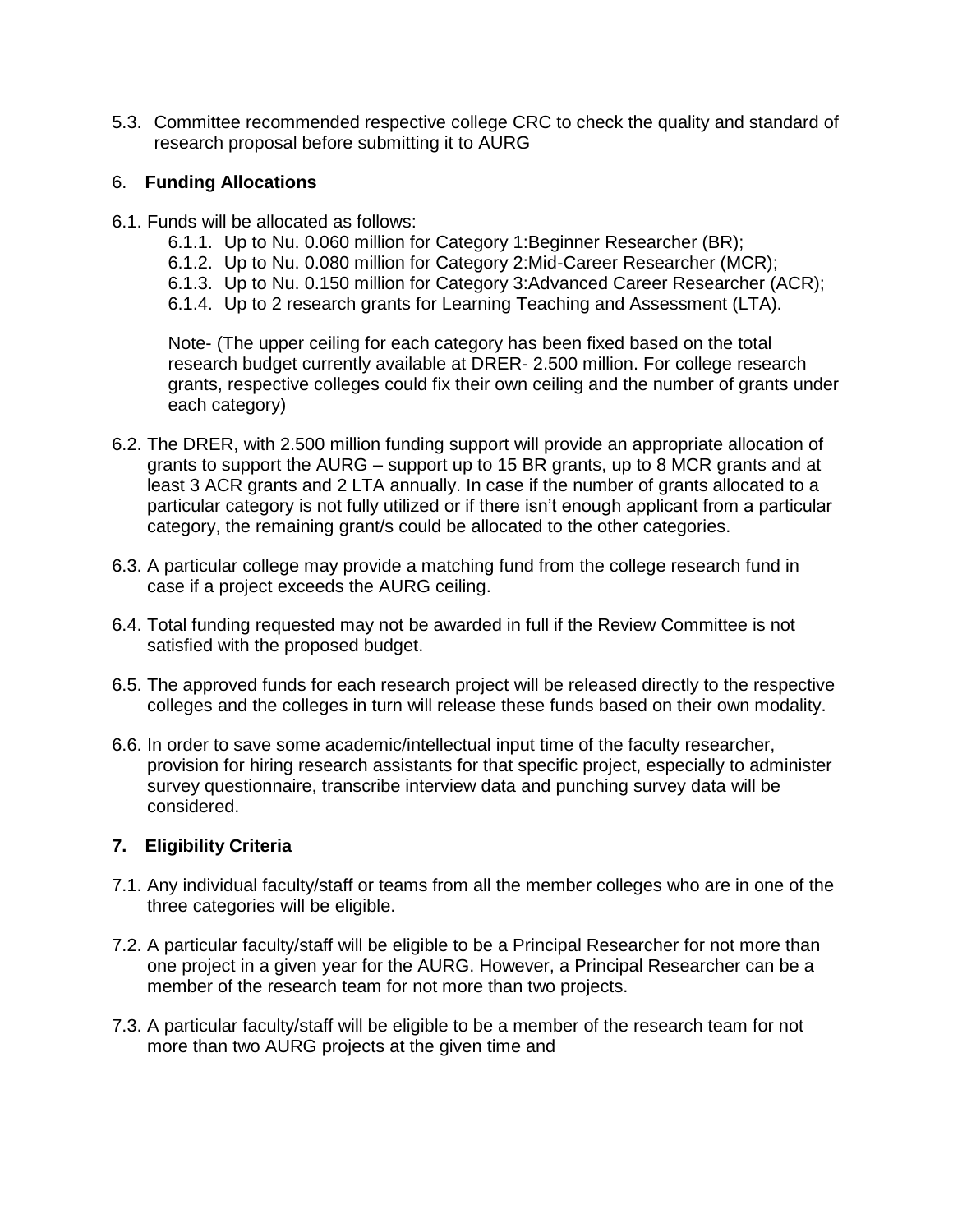- 7.4. In case a beginning researcher team research does not progress as expected, then a senior faculty or researcher belonging to Category 2 and Category 3 could be requested to be the Principal Researcher.
- 7.5. University students and external body will not be eligible to apply for the grant

## 8. **Criteria for Selection**

- 8.1. The quality of the proposed research project (research that aims to– discover new knowledge, provide solution to an important practical or theoretical problem/s, a significant conceptual advance in the field of study, methodologies that are consistent with best international practices, representing significant methodological advance in the field, conforms to ethical practices in research);
- 8.2. Projects directly relevant to improving teaching and learning;
- 8.3. Team projects and or multidisciplinary approach with two to four members;
- 8.4. The quality of research track record of the researcher or the research team members;
- 8.5. Outcomes from any previous research grants (internal or external);
- 8.6. The likelihood of the proposed research project leading to significant publications; and
- 8.7. The proposed research focuses on the University research priority areas. Research thematic areas will be defined and developed in consistent with international norms.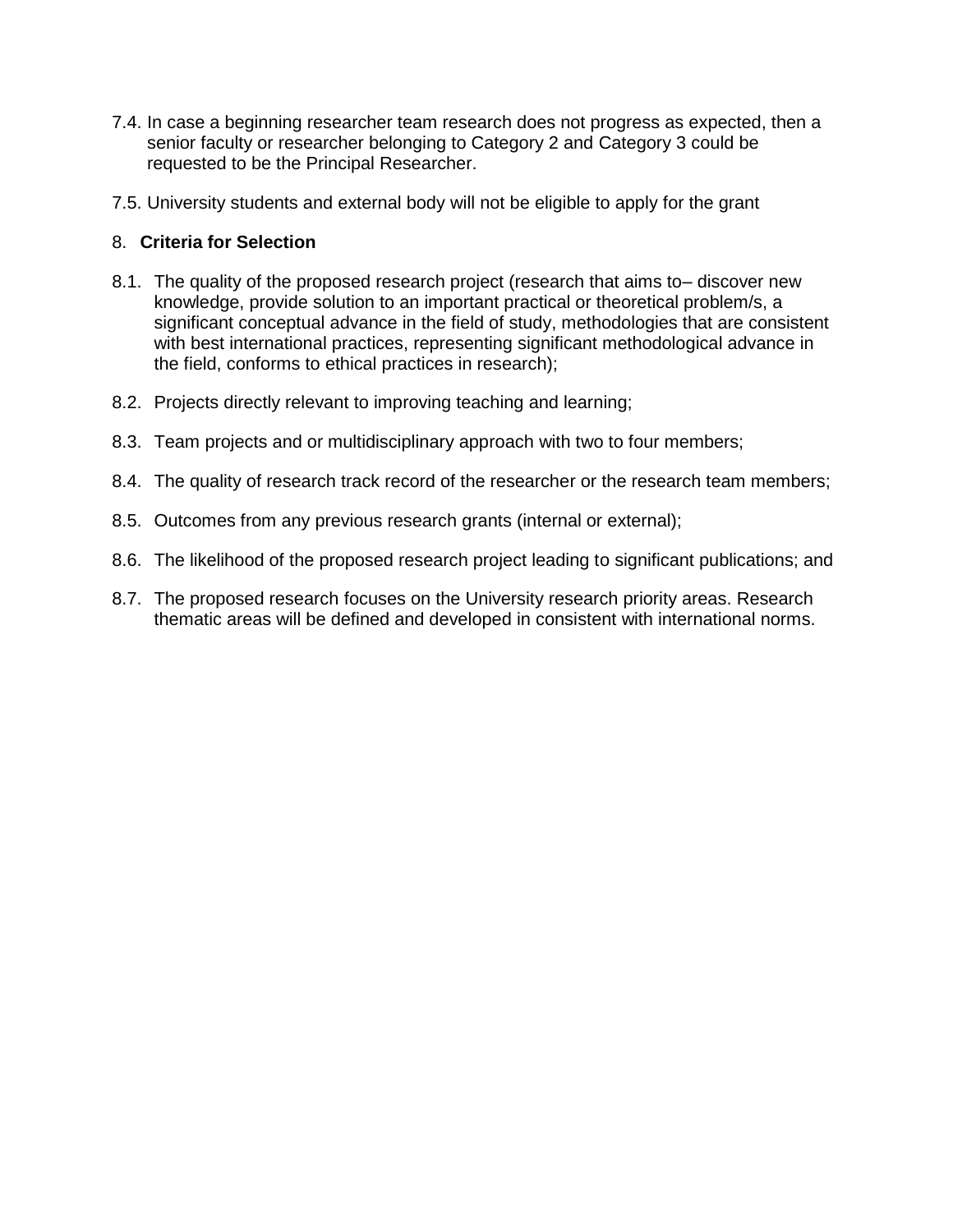# **Standard Operating Procedure (SOP) and Turn Around Time (TAT)**

### **9. Procedures for proposal calls**

9.1. R&D Division, DRER will make the call for proposal by end of December via RUB website and the same information will be sent to Colleges;

### 10. **Procedures for Submission**

- 10.1.The researcher(s) will submit a research proposal to DRIL office by end of February every year;
- 10.2.All grant proposals should be submitted following the Annual University Research Grant Application Form. The AURG Application Form is attached as Annexure 1.
- 10.3.DRIL Office will verify the qualification of the primary investigators according to the category applied;
- 10.4.DRIL Office will cross check if the primary investigators has any incomplete or ongoing AURG grant award, if there is, then the proposal will be disqualified for the current fiscal year;
- 10.5.DRIL with support College Research Committee, will review all proposals submitted and make decision on the quality of the proposal including the time period and amount applied as mentioned in the Section 8 Criteria for selection of AURG guidelines;
- 10.6.DRIL will submit the qualified proposals to R&D Division, DRER by end of March every year;
- 10.7.The submission document must include:
	- 10.7.1.A forward letter from the Chair of CRC;
	- 10.7.2.AURG Application Form(s) in word format;
	- 10.7.3.AURG Database Form (Annexure 5).

#### **11. Evaluation Processes**

- 11.1.R&D, DRER will compile and prepare all proposals for evaluation by removing name of investigator(s);
- 11.2.All applications will undergo blind review process as per the evaluation form (Annexure 2).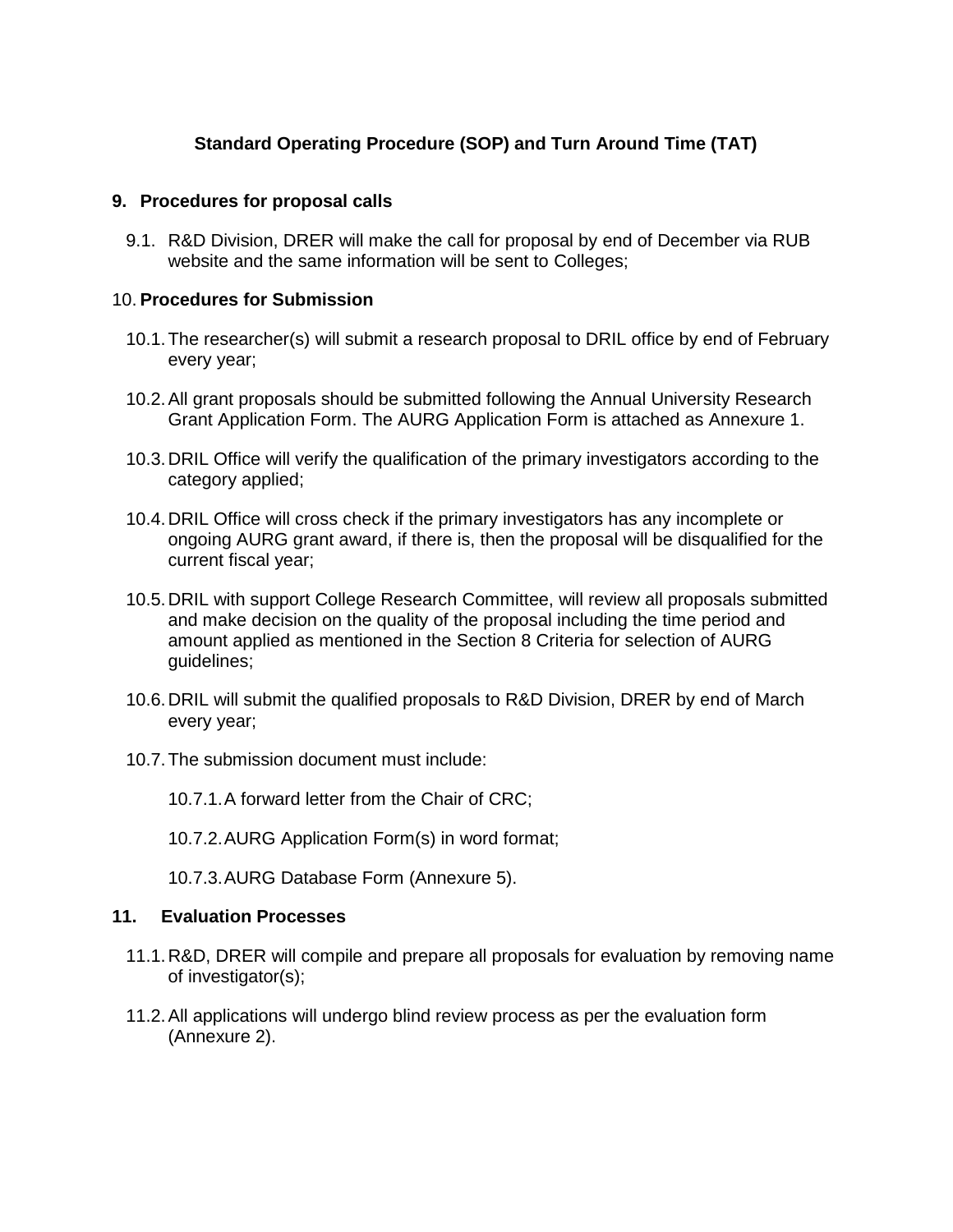- 11.3.Proposals will be clubbed into thematic areas and include an expert from each theme as evaluators (at max 5 evaluators), evaluators will review all proposals to maintain consistency.
- 11.4. The evaluation committee will exercise discretionary power for beginning researchers in case if the reviewers have not recommended for funding. Reviewers' feedback will have to be provided to the applicant for further improvement.
- 11.5. The award of research grant shall be based on the individual reviewers' recommendations and the final decision of the review committee.
- 11.6. Evaluation of AURG will be completed by beginning of June every year;
- 11.7. Successful applicants will be informed of the decision of the review committee through a formal award letter along with the category of grant secured;
- 11.8. Evaluators feedbacks will be sent to all applicants;
- 11.9. The total grant amount will be released directly to the college by beginning of July every year.
- 11.10. The audit of the research/project grant shall be conducted in the respective colleges from where the grant is won and where the grant money is transferred.

# **12. Monitoring and Reporting**

12.1. Any progress report shall be submitted through the College Research Committee.

# 12.2. **Mid Progress report**

12.2.1.By end of January every year, researcher(s) will be required to submit a halfyearly progress report using the Half-yearly Progress Reporting template attached as Annexure 3.

# 12.3. **Final report**

- 12.3.1.To ensure quality research, individual researchers will be required to submit or show proof of the following to DRER:
	- 12.3.1.1.A policy brief of not more than 1000 words within 3 months after the completion of the research.
	- 12.3.1.2.A brief report on conference presentation(s) or presentation(s) in the Faculty Research Meet during the project implementation period.
	- 12.3.1.3.Evidence of publication, submission to a journal for publication, or acceptance by a college based, national or international journal during the project implementation period.